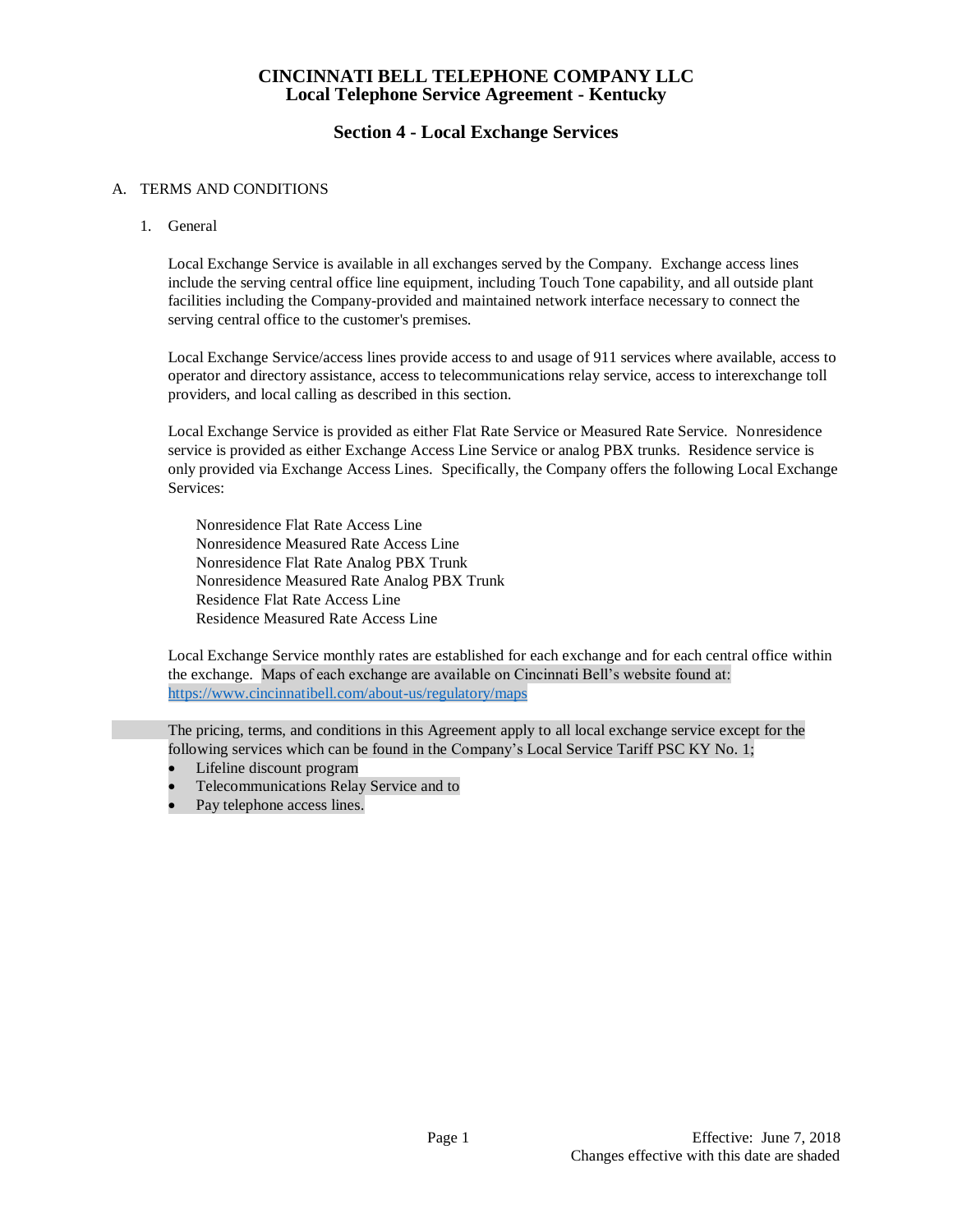# **Section 4 - Local Exchange Services**

## A. TERMS AND CONDITIONS (Continued)

2. Local Calling Area

The Local Calling Area is the geographical area within which customers may make calls without the payment of long distance toll charges.

Local Exchange Service provides local calling; either flat rate or measured rate, throughout the Local Calling Area. The Local Calling Area includes all of the exchanges in the Company's traditional Ohio, Kentucky, and Indiana service area plus certain other exchanges that depend on the originating exchange.

The Local Calling Area as defined in this section applies to all services offered under this Agreement.

a. Cincinnati Bell Telephone ("CBT") Exchanges

| <b>Ohio Exchanges</b> | <b>Kentucky Exchanges</b> | Indiana Exchanges    |
|-----------------------|---------------------------|----------------------|
| Bethany               | Alexandria                | Peoria               |
| <b>Bethel</b>         | <b>Boone</b>              | <b>West Harrison</b> |
| Cincinnati            | <b>Butler</b>             |                      |
| <b>Clermont</b>       | Falmouth                  |                      |
| Hamilton              | Glencoe                   |                      |
| Harrison              | Independence              |                      |
| Little Miami          | Kentucky Metropolitan     |                      |
| Newtonsville          | Walton                    |                      |
| Reily                 | Warsaw                    |                      |
| Seven Mile            | Williamstown              |                      |
| Shandon               |                           |                      |
| Williamsburg          |                           |                      |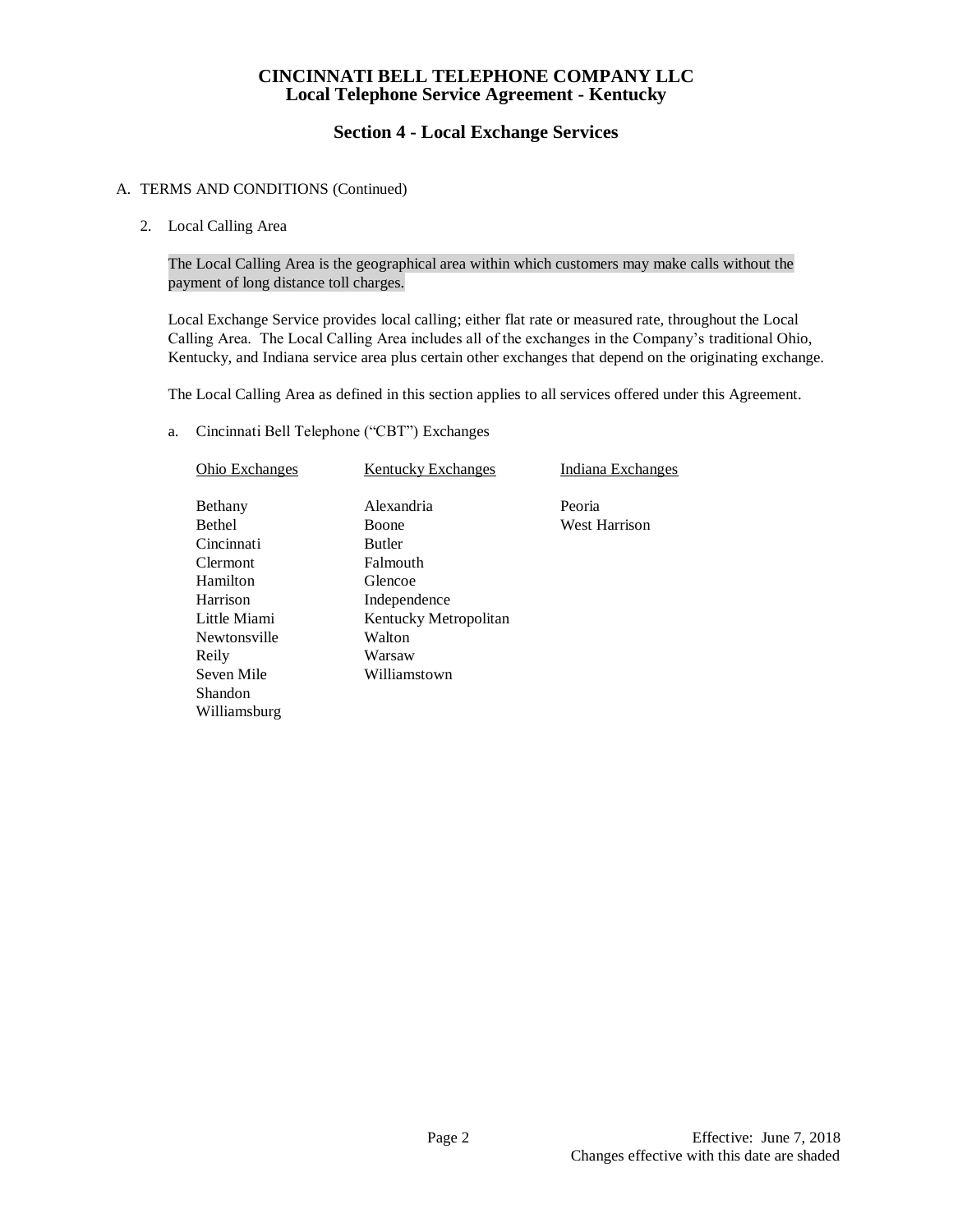# **Section 4 - Local Exchange Services**

## A. TERMS AND CONDITIONS (Continued)

b. Local Calling Area by Exchange

| Exchange              | <b>Basic Local Calling Area</b> | <i><b>*LAS Local Calling Area</b></i> |
|-----------------------|---------------------------------|---------------------------------------|
| Alexandria            | All CBT Exchanges               |                                       |
| <b>Boone</b>          | All CBT Exchanges               |                                       |
| <b>Butler</b>         | All CBT Exchanges               |                                       |
| Falmouth              | All CBT Exchanges               |                                       |
| Glencoe               | All CBT Exchanges               |                                       |
| Independence          | All CBT Exchanges               |                                       |
| Kentucky Metropolitan | All CBT Exchanges               |                                       |
| Walton                | All CBT Exchanges               |                                       |
| Warsaw                | All CBT Exchanges               |                                       |
| Williamstown          | All CBT Exchanges               |                                       |

\* Local Area Service withdrawn from service agreement; effective February 13, 2017.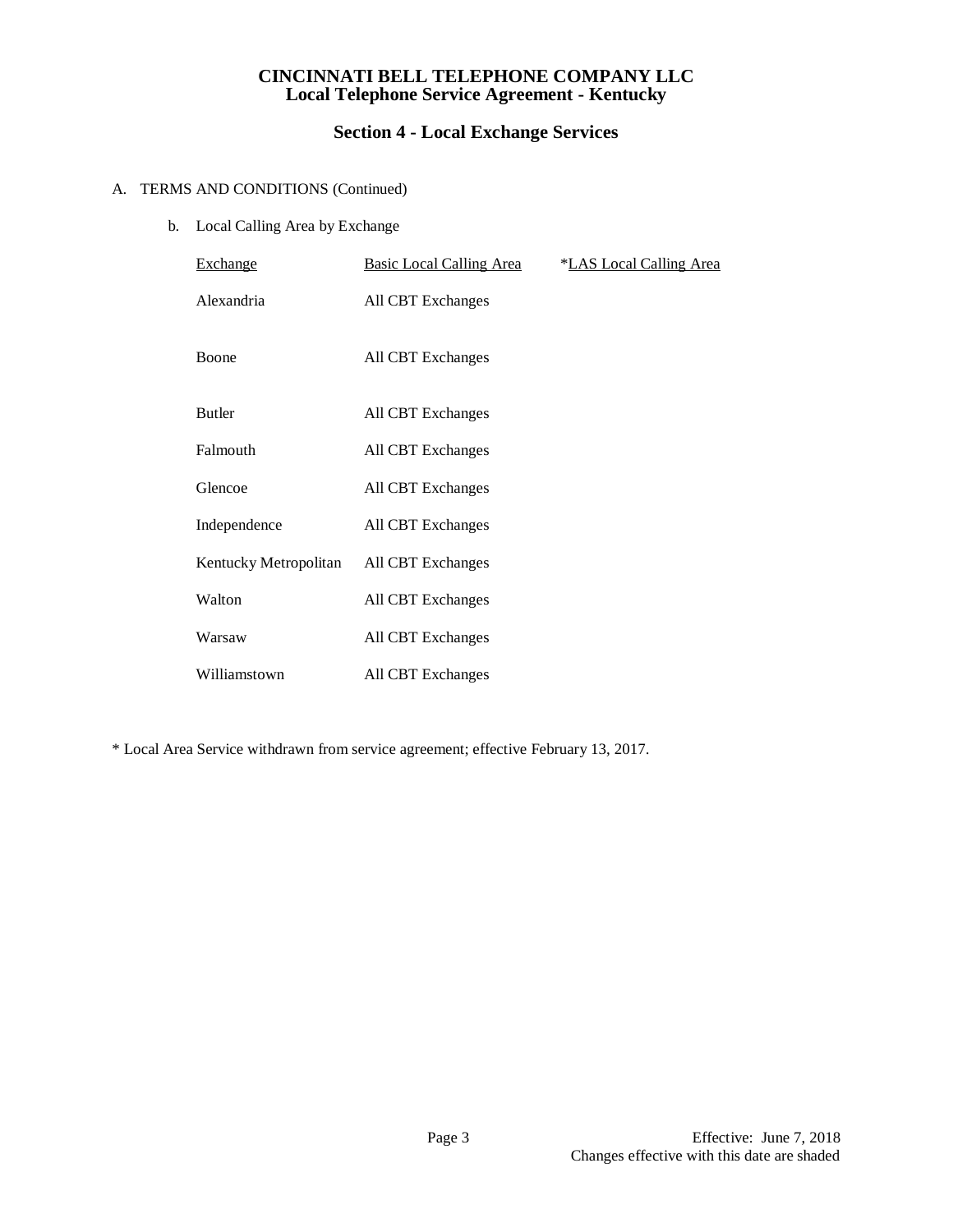# **Section 4 - Local Exchange Services**

## A. TERMS AND CONDITIONS (Continued)

3. Measured Service

Measured Service allows subscribers to control charges for monthly telephone service by controlling usage. Customers subscribing to measured service are billed a basic monthly charge for the access line and are billed for local usage based upon the duration of originated calls. Chargeable time includes the initial minute plus the additional minutes or fraction thereof, if any. Usage rates are per minute of use or fraction thereof.

Measured Service is furnished subject to the availability of facilities.

The Operator Completion of Local Calls charge applies in addition to the Measured Service usage charges when the Customer requests the assistance of the Company operator to complete a local call.

4. Grandfathered Services

Grandfathered services are available only for existing customers of that service. These services are not furnished for new installations, regrades, or moves.

A customer with a grandfathered service may change to an available non-grandfathered service free of initial service charges.

5. Local Area Service (withdrawn from service agreement effective February 13, 2017)

#### 6. Local Usage Detail

Local Usage Detail is an option for Measured Service and Community Connection Service customers who desire a printed listing of call details instead of the usual summary billing of local usage. The rates and charges for Local Usage Detail include a fixed monthly rate plus an additional charge for each call listed in the detail section of the bill.

Requests for Local Usage Detail must be received prior to the billing date on which it is to be initiated.